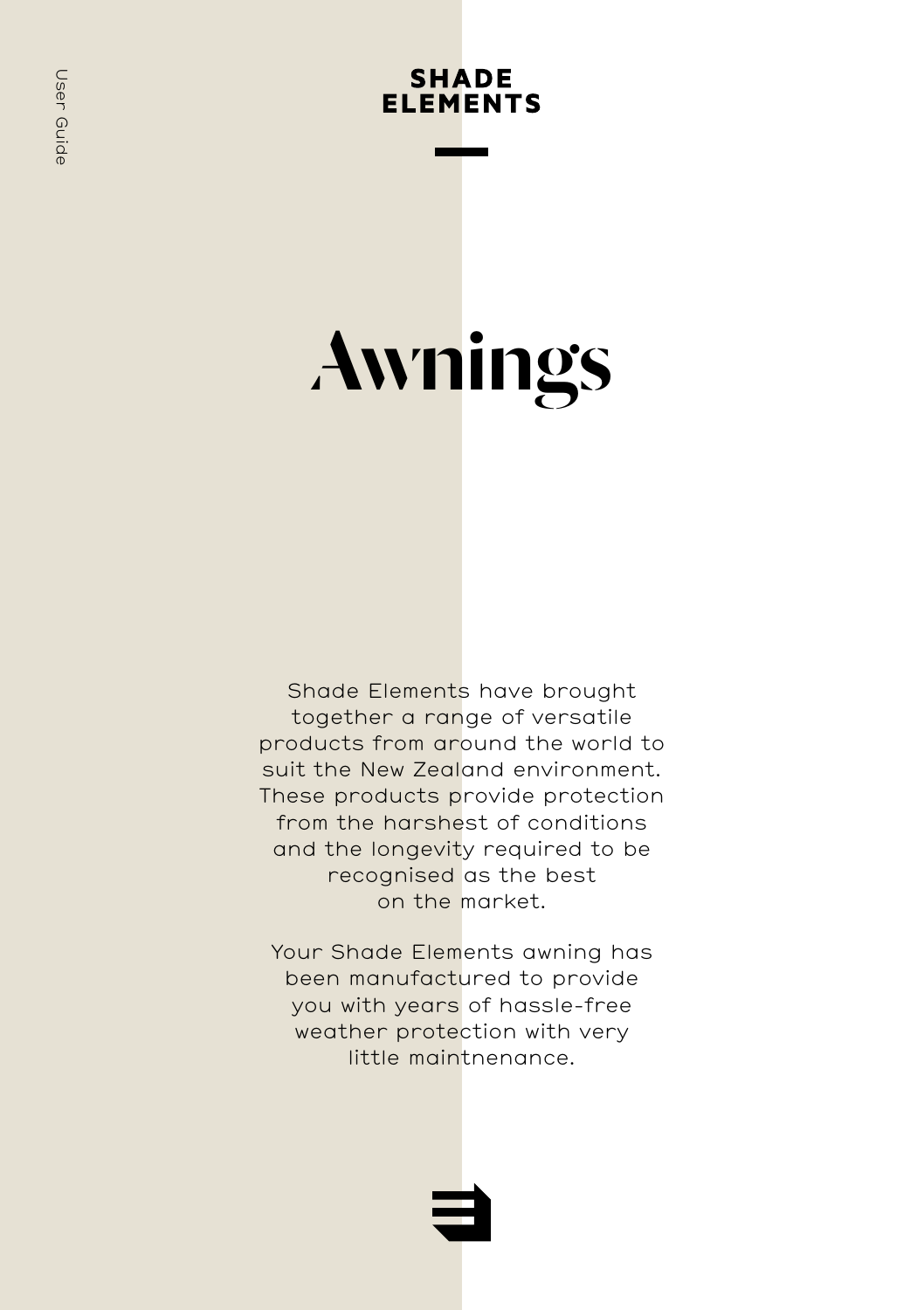# GENERAL GUIDELINES

Awnings should be used under supervision only as weather conditions can change quickly.



— Retractable awnings should be retracted in periods of high winds and are intended to be used for sun protection. Your awning can only withstand small amounts of rain as long as the pitch is greater than 15°, if not, you could risk pooling in the fabric which can damage your awning.



# — Do not roll your awning away when the fabric is wet.

— Do not attempt to adjust or remove any awning component, trying to do so may result in personal injury or product malfunction.



— Do not use a BBQ, other cooking equipment or gas heating under the awning, this can damage the fabric and cause mould/mildew.



# — Fabric can form wrinkles or

in some instances have a slight wavy effect, this is normal due to the awning fabric requiring seams along the width. This is not a fault.

# OPERATION

Manual crank-operated awnings should be turned to extend. Turn slowly and do not try to force the crank handle, you must ensure to keep the handle on the same angle as the gearbox position.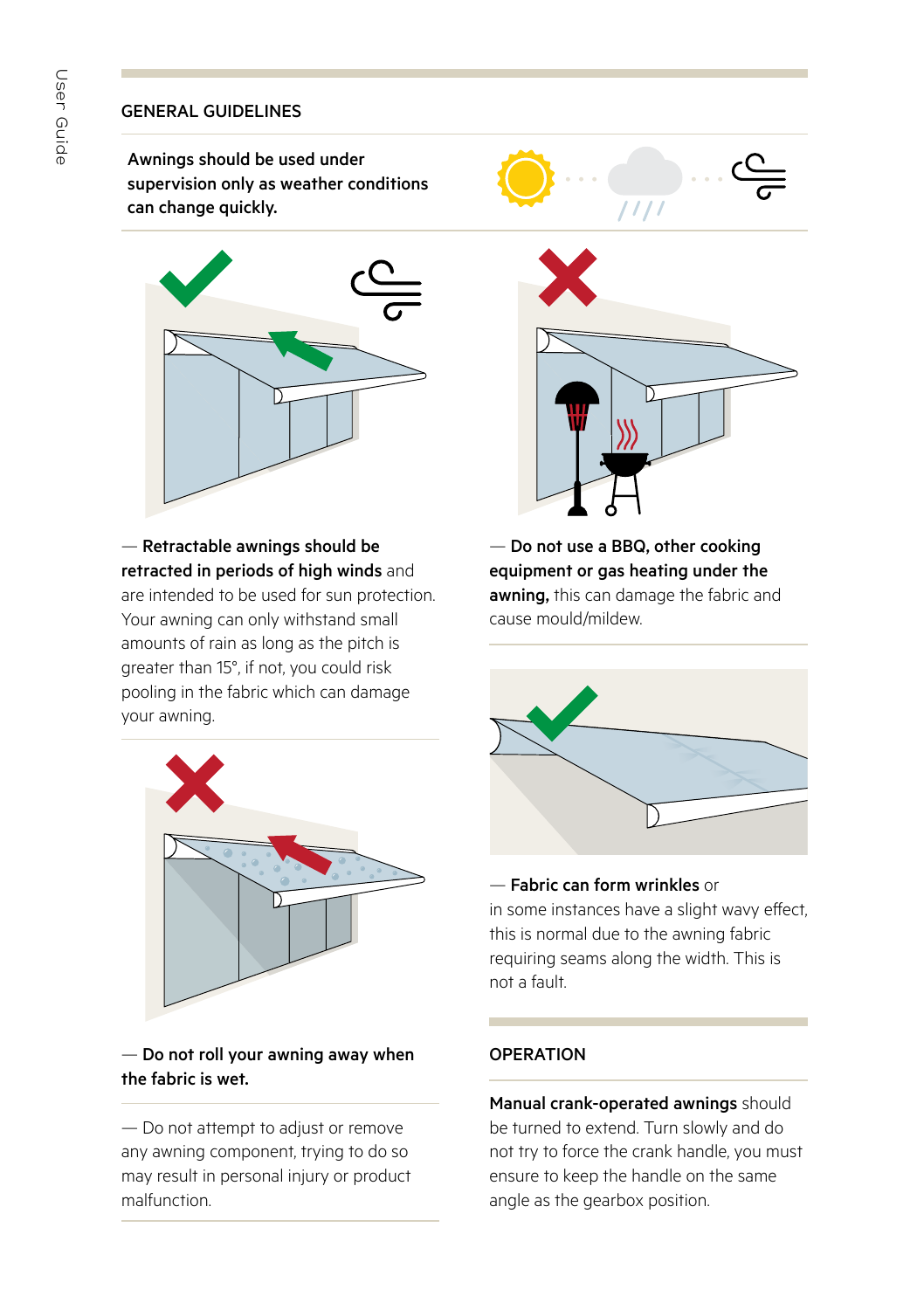When extending the awning, wind the handle until the folding arms are in place and the fabric is at it's most taut position – you may need to wind back slightly to reach this position.

— When you are finished using the awning simply wind to retract.



— The fabric must always roll off the top of the roller tube. Ensure you do not jam the fall bar against the roller as this can leave indentations in the fabric.

Automated awnings are very easy to use, inner and outer limits are set during installation. Simply push the button (up/ down) to extend or retract your awning, this can be stopped in any position by pushing the centre button on the remote.



IMPORTANT NOTE: 'UP' must always be used to return the awning to its retracted position.

— Remotes and sensors are battery operated which will require changing from time to time.

— If the awning is fitted with a motion sensor this will send a signal to the motor several times an hour to let the motor know it's still protecting the awning. If the motor does not receive this signal for a period of one hour after being opened, it will close automatically as a protective measure. This is also a sign that the sensor batteries need replacing.

#### HARDWARE MAINTENANCE

# IMPORTANT NOTE: If the awning is automated do not spray water at the motor head.

— Your awning components are powder coated using Dulux powder coat systems. As a general rule cleaning should take place every six months. In areas where pollutants are more prevalent, such as beach front and industrial or geothermal areas, then a cleaning program should be carried out on a more frequent basis ie. one to three months.

Carefully remove any loose surface deposits with a wet sponge.

2 Use a soft brush (non abrasive) and a mild household detergent (do not use solvents) in warm water, remove dust, salt and other deposits.

Rinse off with clean fresh water.

— It is recommended to check all fasteners annually.